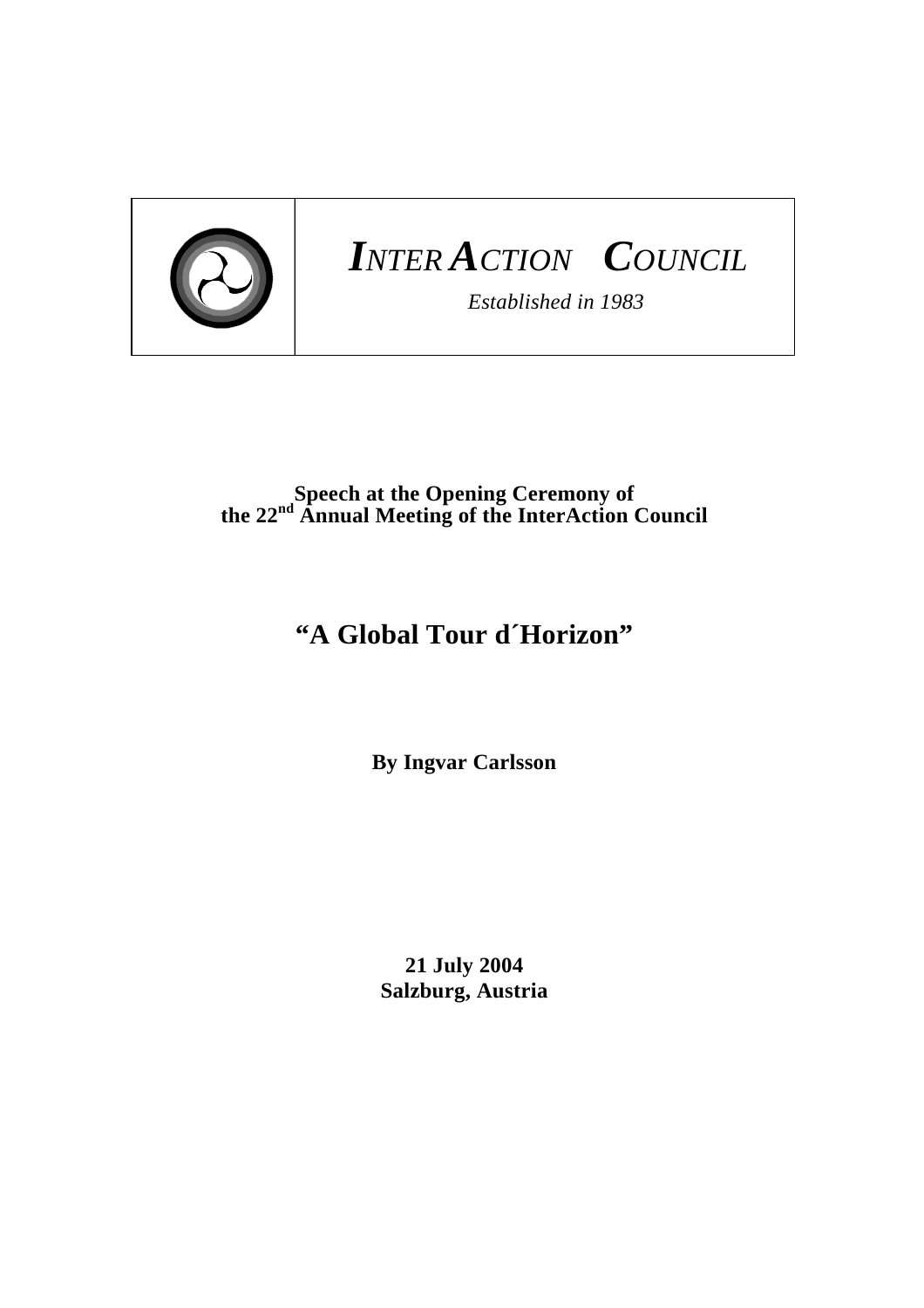Ladies and gentlemen, my friends,

It is a great honour for me to address you at the opening of this important meeting here today. I am keenly aware of the challenge this represents, following as it does the speeches by Helmut Schmidt in Berlin in 2002 and by Malcolm Fraser in Moscow in 2003.

I was Prime Minister of Sweden in the dramatic years between 1986 and 1991. During this period, decisive changes took place around the world, changes that we had previously thought inconceivable: the collapse of communism, the end of the Cold War, the fall of apartheid, the liberation of the Baltic States, the break-up of the Soviet Union. All this within the space of just a few years.

The world and the power structures that had been familiar to me throughout my political life had suddenly altered profoundly. I also remember very clearly the hopes this awakened in us all: the world would now disarm, nuclear weapons would be phased out, and resources would be freed up for the task of combating world poverty and promoting development. There was talk of the "peace dividend" that would boost countries' foreign aid contributions. We hoped it would now become possible to strengthen the UN and respect for both international law and human rights. Throughout the Cold War, the UN Security Council had been deadlocked and virtually powerless due to the ideological antagonism between the two blocs, and to the right of veto. Now at last the UN was in a position to fulfil its primary task of averting conflicts and helping to bring about a more peaceful world.

We were not, of course, so naive as to imagine that global peace was at hand, or so ideologically innocent as to accept the Hegelian theories of Francis Fukayama about the end of history – that we were witnessing the triumph of a single ideology, informed by laissez-faire capitalism. On the contrary, that era was rich in ideological conflict between right and left.

Nevertheless, we foresaw the possibility of democratic progress in large parts of the world. We foresaw international policies based on the common values expressed both in the United Nations Charter and in the various conventions on human rights, establishing normative systems that until then had only had a marginal impact on global development. We hoped there would now be greater scope for reform policies dictated by common sense. These kinds of ideas and reforms were presented in a 1995 report entitled "Our Global Neighbourhood", compiled by the Commission on Global Governance. I had the pleasure of co-chairing this commission with Sir Shridath Ramphal, former Secretary General of the British Commonwealth.

It is not my intention here today to provide a detailed summary or balance-sheet setting our aspirations in relation to what has actually occurred since. No-one can deny that great progress has been made, for instance in Europe, where East and West have joined in a peaceful union for the first time in their history. The First of May 2004, when the EU 15 became the EU 25, was indeed an historic day. As was the Tenth of May 1994, ten years earlier, when Nelson Mandela was solemnly proclaimed the first president of a democratic South Africa and through the force of his personality gave hope and assurance to an entire world.

Or take Latin America, now free from military dictatorships, even if democracy and human rights are under severe pressure in some places, such as Columbia, Guatemala and Cuba. Or consider the remarkable speed of economic growth in China and India, which raises hopes for the future. The recent election also testifies to the strength and stability of Indian democracy. In China, there are signs of a more open public dialogue, although the government's record in the human rights field is still very poor.

So great strides have indeed been made over the past decade. However, we also remember the great defeats and disasters that have occurred and we feel shame and anger at our failure to prevent them. I am referring in particular to the wars and killings in the Balkans and the genocide in Rwanda. And today, we see the huge divides that separate the world, the wealth of the few and the poverty of the many, the difficult plight of many African countries, and the widening gaps that are afflicting the rich countries as well.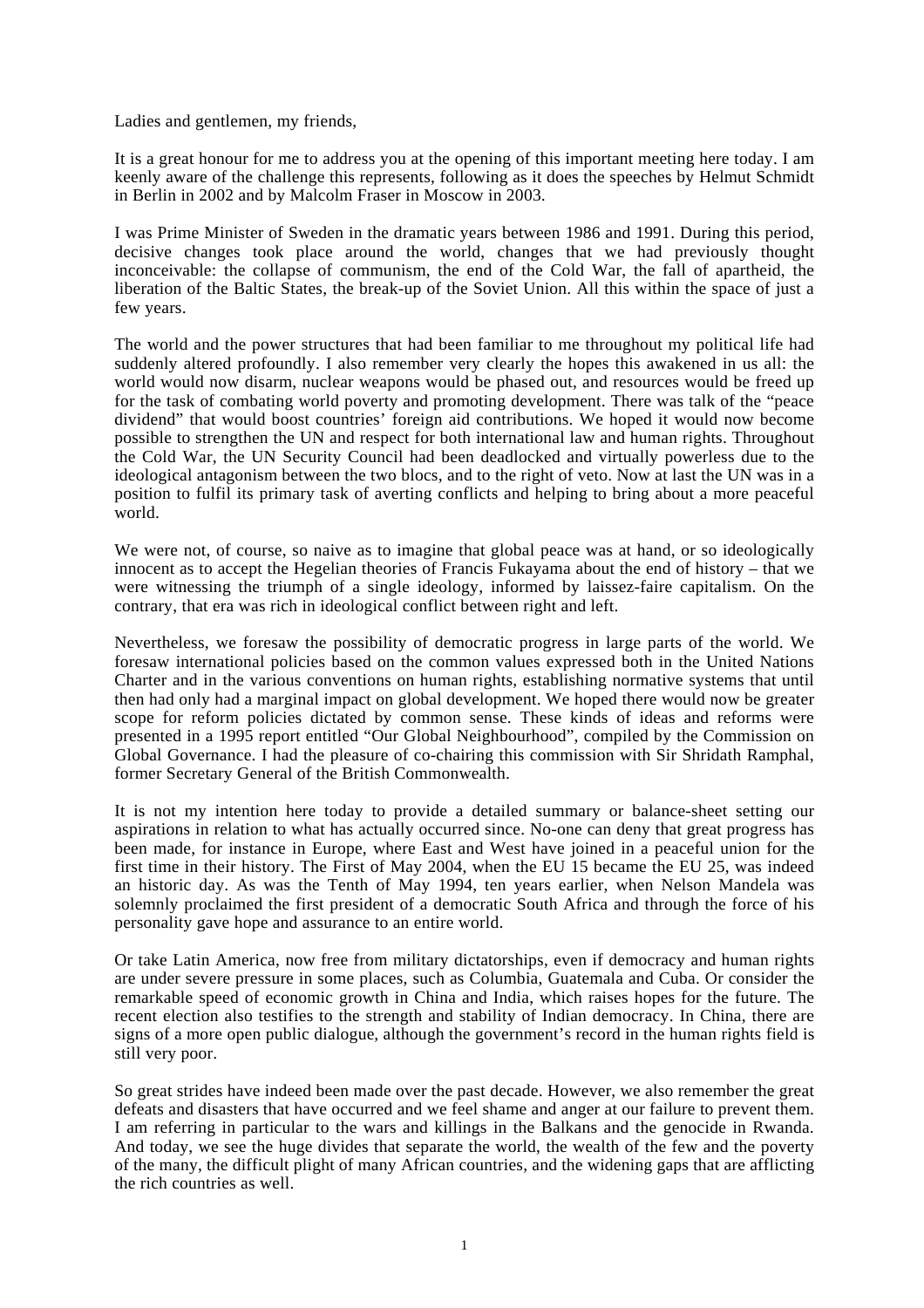The Millennium Development Goals, committing us to eradicate extreme poverty in the world by the year 2015, have been overshadowed by international terrorism and new, devastating wars. In particular, we see how the very concept of joint international action and collaboration, along with respect for human rights and the principle of the equal worth of all under international law, are being deliberately undermined and called into question.

What is particularly depressing to see is the return of destructive phantoms from the past century: aggressive nationalism, religious fanaticism, xenophobia and racism, the glorification of war and militarism. Such currents are now sweeping across the globe, fuelled and exploited by populist politicians or deadly terrorists and nourished by national humiliation and economic desperation.

Nationalistic and political objectives are being clothed in the garb of religion in all-too-familiar ways, and we know from the past what destructive forces this can unleash. The dividing line between religion and politics, established through enormous effort and at great human cost, is being subjected to deliberate and sometimes successful attack.

Al-Queda terrorism is a terrible, lethal manifestation of these currents and attitudes. It cannot be viewed simply in terms of criminal religious fanaticism. It has political goals, primarily the overthrow of the regimes in Saudi Arabia and other Arab countries, and the establishment of Islamist theocracies. It would appear to have wider-ranging objectives as well: to overthrow the prevailing global economic order and weaken the United States in particular.

There is much to be said, and also to be learnt from the past, about how this terrorism arose and developed. I would like today to limit myself to one observation: We all know that bin Laden developed his power base in the war against the Soviet Union in Afghanistan, in which he was supported and championed by the United States, chiefly via Pakistan. Once again, we see how dangerous it is to base one's actions on the old adage of "the enemies of my enemies are my friends".

The list of abhorrent regimes that supported the West directly or indirectly during the Cold War is a veritable rogues' gallery that even includes Pol Pot, one of the most infamous mass murderers of all time. The list also includes Saddam Hussein, who, despite his brutality and his extermination of tens of thousands of Kurds, was long supported as a counterweight to Iran, and who was supplied with weapons by eager arms dealers from the Soviet Union and Europe. Yesterday's valuable friends, however, have turned into today's monsters.

Events like these ought to bring an end to such dangerous policies once and for all. A better, more peaceful world cannot be achieved with the aid of dictatorships and criminals, even though they may be useful in the short term. Democracies must live up to their own ideals in the policies they pursue. It is when you betray these ideals that you invite fresh disaster.

We must realise that terrorism generates counter-forces which are also dangerous and which in actual fact may encourage the terrorists and provide them with a new recruitment base. I particularly have in mind the powerful nationalistic tendencies that characterise the United States today, strongly encouraged by the Bush administration. Here, too, nationalism and religion are interwoven. Here, too, religious fundamentalists exercise no little influence. And here, too, God is invoked in support of war.

This is the kind of nationalism of which we have such bitter experience in Europe, and which the United States has until now largely been spared. It is very different from ordinary patriotism or pride in one's country. It derives from a mixture of idealised images of the past, bitterness or contempt towards an unsympathetic world, and an aggressive self-regard and pride in one's own armed might, which indeed is unparalleled. It is also sustained by an understandable fear of new terrorist attacks, a fear that is constantly perpetuated by new warnings.

The war on terrorism declared by President Bush, the wars in Afghanistan and Iraq, and the new American strategy according to which the United States is entitled to take preventive action against any country or regime that it considers a threat to its own interests, all feed on this nationalism while at the same time lending it fresh impetus. Or as one of John F Kennedy's leading advisers,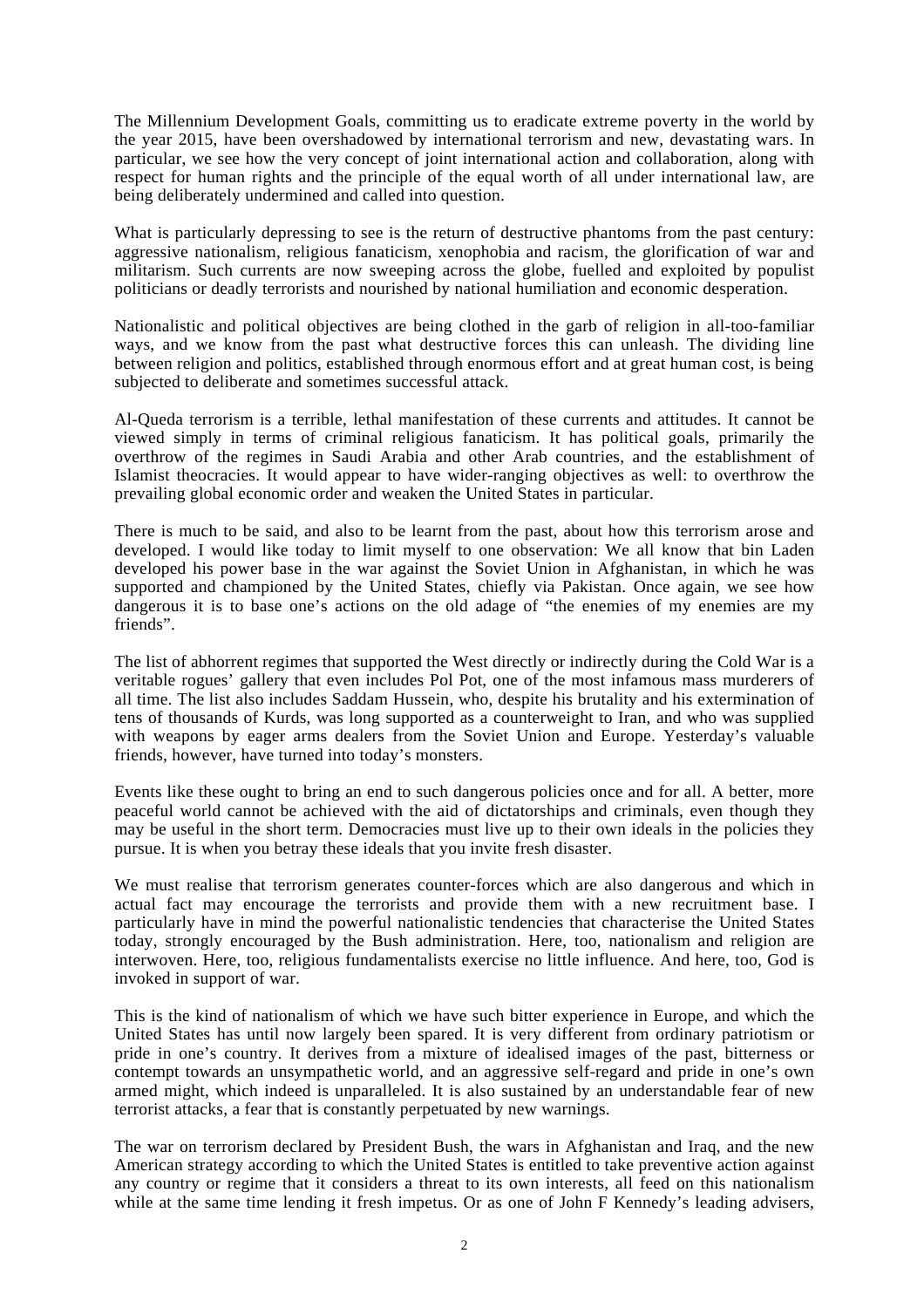Theodore Sorensen, put it in a speech a year or so ago: "Too many Americans today are becoming too fond of war".

In the Security Council, the United States cited the threat of WMDs -weapons of mass destruction as the principal reason for going to war with Iraq. This had nothing to do with intervention. Nor had diplomatic efforts been exhausted by the time the decision was taken to invade. In fact, it was patently obvious that the Bush Administration had already decided to wage war against Iraq as a demonstration of the doctrine of preventive action, which is very different from humanitarian intervention.

The concept of Humanitarian Intervention evolved in the 1990s against a background of civil war and atrocities in a number of regions. In all those cases, large sections of the population were oppressed, tortured or murdered.

These experiences led Secretary General Kofi Annan and his two predecessors to suggest that the international community has the right to intervene - and should intervene - to protect vulnerable groups in cases of immediate, severe and large-scale abuses of human rights or genocide. To employ military force in extreme situations of abuse, they argued, is not necessarily inconsistent with the spirit of the UN Charter and international law if such an intervention has the backing of a Security Council resolution.

The American war on terrorism, and the Iraq war in particular, have given the terrorists new supporters rather than stemming the tide. The situation has not of course been improved by Guantanamo and the fact that the US army and the CIA have been guilty of torturing prisoners in both Afghanistan and Iraq, apparently with the approval of the political administration. The solidarity and compassion bestowed on the United States following the attacks of 11 September has diminished considerably. This is true in general, but particularly in the Arab world and in other Islamic countries: despite protestations to the contrary, the war on terrorism has increasingly appeared to target Islam, and the terrorists have taken advantage of this fact. This adversely affects not only the United States but also the values that the US and many other countries seek to communicate: democracy, freedom and respect for human rights.

The innate strength of the American democratic system, however, was demonstrated recently when the Supreme Court ruled that the terror suspects held in Guantanamo had the right to challenge their detention in court.

Despite all these developments, the American-led war on terrorism has spread worldwide and gained a degree of acceptance. But it leads our thinking and our practice in the wrong direction. I am not denying that military force may sometimes be justified. But it must be exercised in proportion to the threat, and the likely consequences must be considered with the utmost care. This is precisely what failed to happen in the case of Iraq, and perhaps in the case of Afghanistan as well, even if this war could be explained and legitimised in terms of a defence against aggression. The Iraq war was a disaster as it not only violated international law but was also a very unwise political move.

International terrorism must of course be fought by judicial and if necessary by military means, but the principal aim should be to isolate and marginalise terrorist groups by any means possible. The terrorists themselves are probably beyond the reach of dialogue or even deterrence, but we must make it harder for them to recruit and to enhance their reputation in general in militant Islamic circles. It is now a case of doing whatever we can to bring an end to the violence in Iraq and Afghanistan and to encourage moves towards peace. But the outlook is not very bright.

An important part of the effort to isolate the terrorists and promote peace and progress in the Arab world is the introduction of economic, social and political reform. The problems facing Arab societies have been described in depth in the UNDP's Arab Human Development Reports. These show, for instance, that progress is being hampered by both structural and cultural problems. The oppression of women practised in these countries represents an enormous squandering of human resources. The American Greater Middle East initiative looks interesting but the United States lacks credibility. Nor does the European Union have the requisite credibility.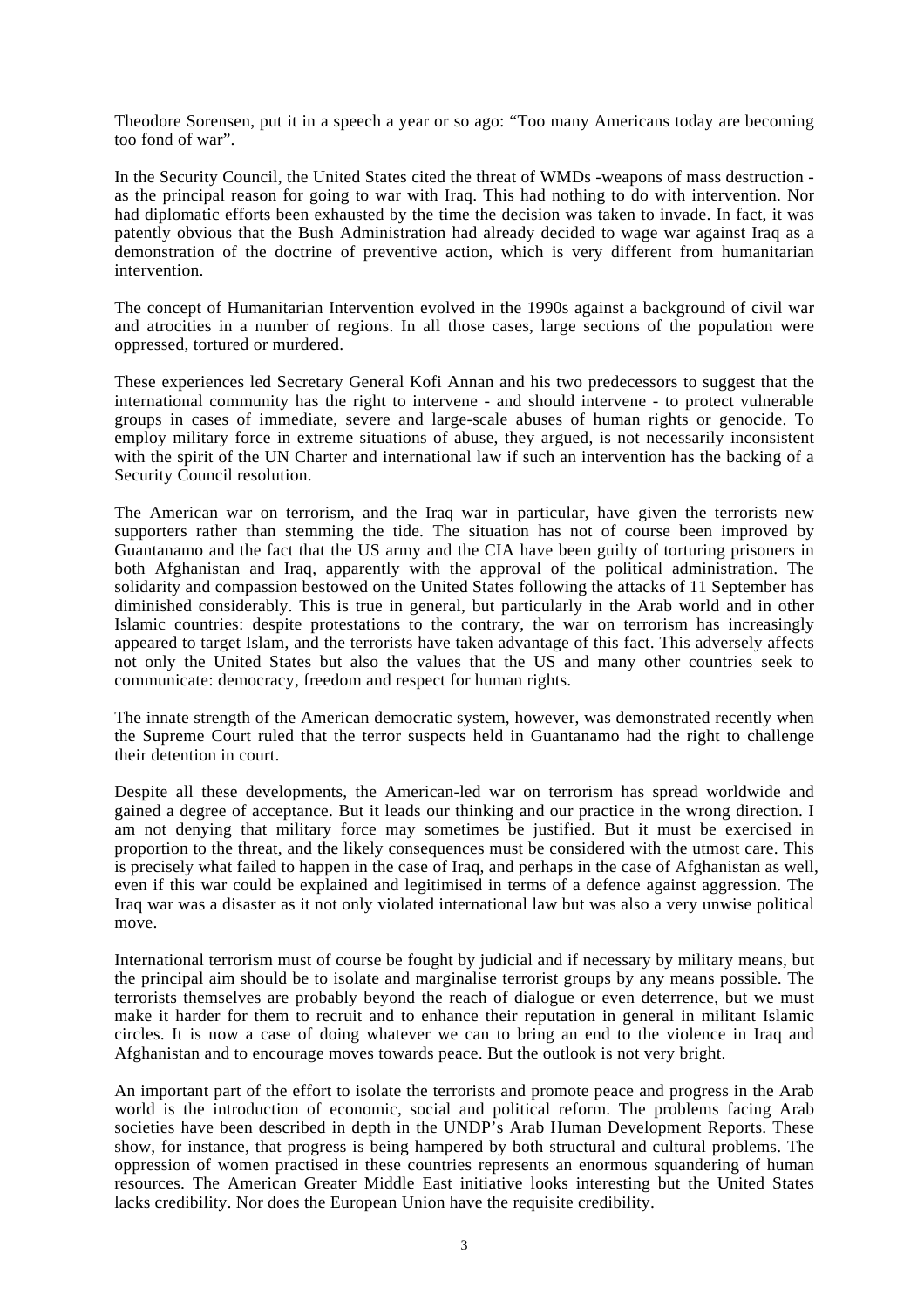The best course would be for the programmes currently being discussed both inside and outside the Arab world to be strengthened by means of collaboration between the countries concerned and the United Nations, primarily the UNDP.

Respect for human rights must also inform the struggle against terrorism. It is, after all, these rights that we are defending and that the terrorists are threatening. The hunt for terrorists has led to clear violations of civil liberties and human rights, not only in the United States but in many other countries as well, in Europe and in Asia.

Richard Falk, the well-known American expert on international law, has offered some wise observations about this, and I quote: "The war against global terrorism is far more a political and moral conflict than it is a military one. Adherence to human rights even for those accused or suspected of terrorist involvement would signal Washington's respect for life and human dignity. To act otherwise (…) discloses a kind of secular fundamentalism that blurs the nature of the conflict. Part of what should be defended is precisely a respect for human rights."

\*\*\*

According to the Millennium Development Goals, fighting poverty is a vital means of tackling the causes of conflict in our world. One of the goals is to halve the amount of extreme poverty worldwide by the year 2015. The rich members of the UN community, therefore, must step up their aid to the developing countries, at least up to the 0.7 per cent target recommended by the UN.

The best support we could give the developing countries, however, would be greater trading opportunities and fewer trade restrictions. This applies in particular to agricultural products and other raw materials.

Later on here we will be discussing whether we are living up to our responsibilities towards the children of the world. Their rights are enshrined in the 1989 UN Convention on the Rights of the Child, which has been ratified by 190 of the 192 member states. Yet children are dying from starvation, vaccination programmes are too few, and many children are receiving too little education. They are being exploited as child soldiers and they are being sexually abused. In modern warfare, it is not the armed combatants who are suffering most but the women and children.

Arms expenditure is once again rising rapidly, following a decline in sales in the aftermath of the Cold War. In 2003, total military expenditure in the world amounted to 956 billion US dollars. This represents an increase of 11 per cent over the past year and 18 per cent over the past two years.

The United States accounted for almost the entire increase, mainly due to the war in Iraq. Today, 32 rich countries, with only 16 per cent of the global population between them, account for 75 per cent of the world's military expenditure. The rich countries spend ten times more on military programmes than on development cooperation programmes.

The UN General Assembly should bring the question of military rearmament onto the agenda as soon as possible, preferably this autumn. The issue must once again be treated with the seriousness it deserves.

Unfortunately, there is also reason for renewed concern over nuclear arms. Although the number of active nuclear weapons has been reduced from over 50,000 warheads during the Cold War to around 20,000 today, there is growing concern about developments in this field. The five countries that previously made up the nuclear circle have now been joined by Israel, India and Pakistan, and possibly others.

The nuclear arms issue will once again be a focal point when the UN's review conference on the non-proliferation treaty is held in New York in April of next year. The meeting should be used to turn the nuclear spiral downwards and prevent the further spread of such weapons. To this end, the original nuclear powers should set an example by speeding up their disarmament programmes.